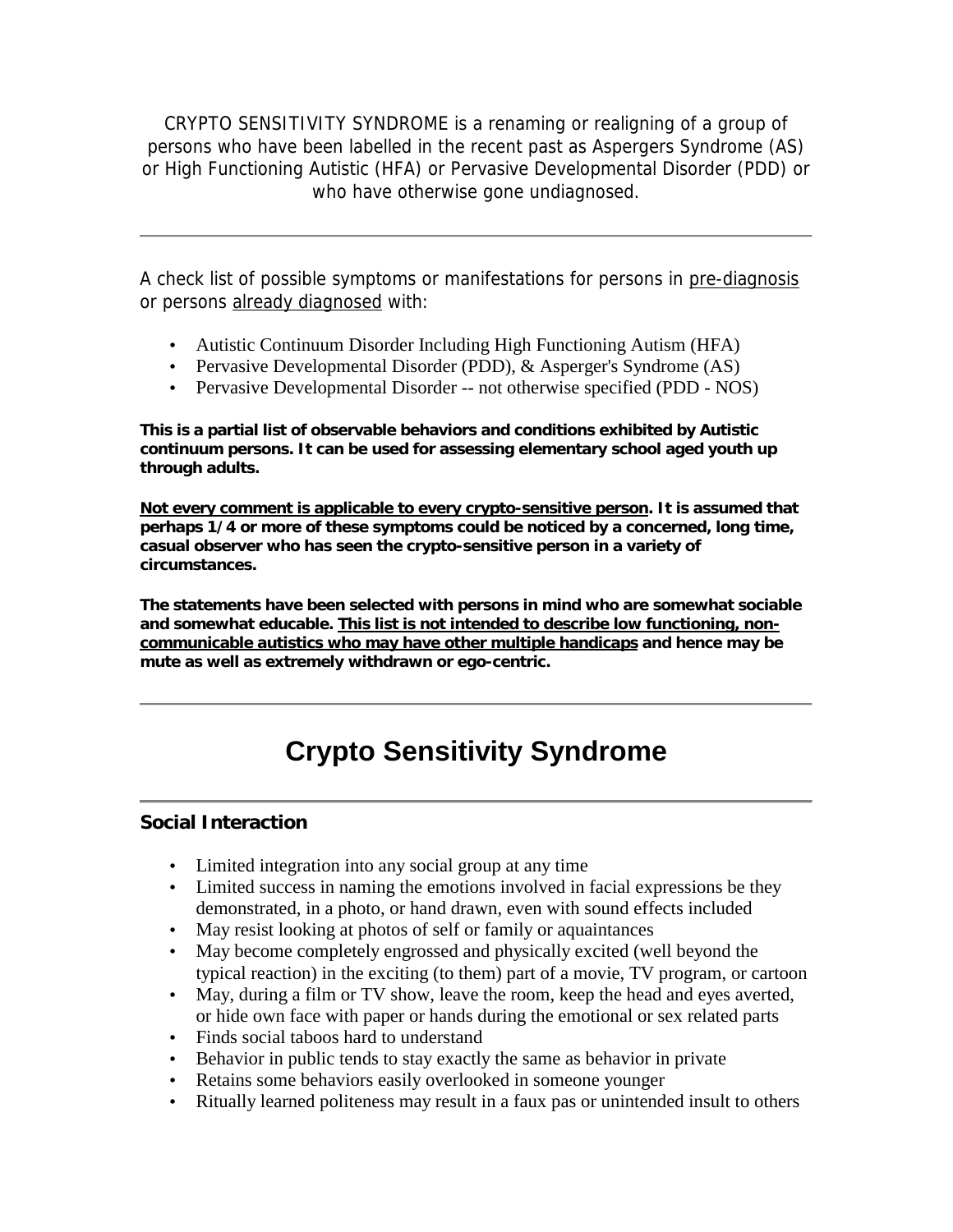- Not adept at deceiving, nor impressing, others
- Innocent, honest, guileless, naive
- Not manipulative, not gossipy (but may tell anecdotes)
- No strong feelings for possessions and can give to others gladly (but will have strong feelings for specialty collections of a favorite obsession)
- Though not empathizing in the regular sense of the word, they do not gloat over others' misfortune
- Can be profoundly upset by others' suffering
- Can show righteous indignation
- Cannot "read between the lines" to know when they are not welcome
- Often badly teased and tormented by their normal peers
- When expressing joy, fear, anger, or other moods, it is often out of synchrony with social expectations
- Can be made miserable by a petty reprimand ('your fingers are sticky'), yet ignore an important one ('get off the road')
- Rather than gaze avoidance, their "gaze" is not used correctly in communication, either by looking away at the wrong time, or by failing to meet another's gaze at the right time
- Exhibits little or no repertoire of "eye language", e.g. no attempt or else failed attempts or "mixed message" attempts at giving looks of scorn, surprise, pleading, triumph, glaring, seduction, mocking
- Lacks turn-taking skills in conversations (an ability which usually is controlled by eye gestures)
- Inability to form ordinary affective contact with people
- Inability to relate in the ordinary way to people and situations
- An aloneness that, whenever possible, shuts out, disregards, ignores anything that comes from the outside environment
- Has good relationship with "objects" and is interested in them, even for long periods of time
- Does not seek to be comforted when distressed, injured, sick
- May not complain about being ill, thirsty, picked on
- May be quite dependable about keeping appointments, paying bills, following a routine, etc. as long as complicating changes do not arise
- May do adequate housework, but may be oblivious as to when it again needs to be done
- May seldom, if ever, ask for food, drink, restroom, more heating, warmer clothing, other similar necessities, or even sweets
- May take little part in deciding itineraries or other family plans
- Will lead the conversation away from the important matters of the moment, e.g. graduation plans, and lead the conversation to the "favorite topic".
- Will not "problem solve" or brain storm with peers for mutual help, sharing of expertise, insight, or knowledge, e.g. figuring out what classes to schedule for the next semester
- Rarely shows violence of the kind where one person dominates another, though may defend self vigorously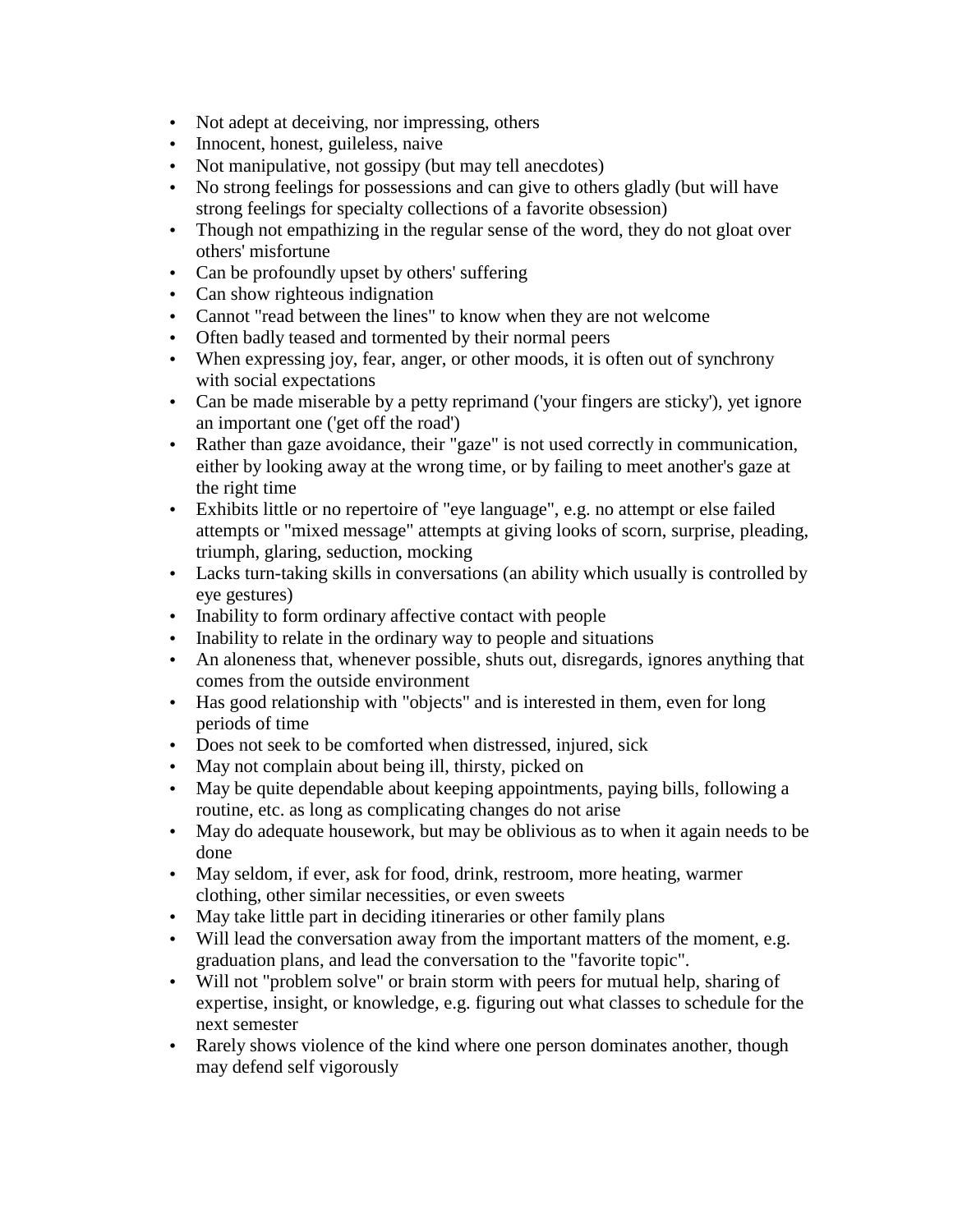- Sexual offending is rare, though poor "mating" skills can embarrass the opposite sex
- Property offenses are rare except when they are side-effects of pursuit of a special interest
- Sits or stands on the periphery of a social group or even has back turned to the group

## **Sameness**

- Physical and emotional resistance to change in daily routine or ritual routine
- A small, seemingly insignificant change in orderliness can be disproportionately more disturbing than a much greater change (A lamp table moved one foot can elicit a more greatly agitated reaction than installing a new bookcase or painting the room.)
- In those with stereotyped behaviors, personal noises and motions produced are as monotonous in tone and content or as repetitive as any verbal utterances
- Marked limitation to the variety and number of spontaneous normal activities
- Anxious, obsessive desire for the maintenance of sameness
- Even though perhaps seeming to be untidy, will have "a place for everything and everything in its place"
- Repetitiveness, single-mindedness, pedantry
- Inability to judge the significance of subtle differences in another person's words or behavior, i.e. voice tone, facial expression, body English of others will be received with less accuracy, or no accuracy, of intended meaning. "Clean up that mess," whether said with disgust or glee or anger may be assessed as exactly the same message.
- Performance of simple repetitive movements, repetitive utterances, and repetitive topics
- Elaborate routines, without apparent purpose, demonstrated in action, language, or thought
- Pursuit of narrower, usually obscure, topics of interest than members of the general public, and a preoccupation with that topic almost to the exclusion of everything else
- Lack of, or lack of initiation of, imaginative play such as: pretending that a rock is a truck, a bucket is a garage; or pretend sailing on the sea with cardboard as the boat; flying with a cape like superman
- Use of a toy will be very elementary such as merely spinning the wheel of a truck or merely lining up, over and over, a row of toys
- A favorite topic may be "stage-center" for about two years; however, the transition to the new topic of interest may be so smooth, as well as being similar to the old topic, that one assumes the original topic is still active, e.g. the interest transfers from train schedules (when and where they run currently) to train schedule history (when and where they used to run).

### **Abilities**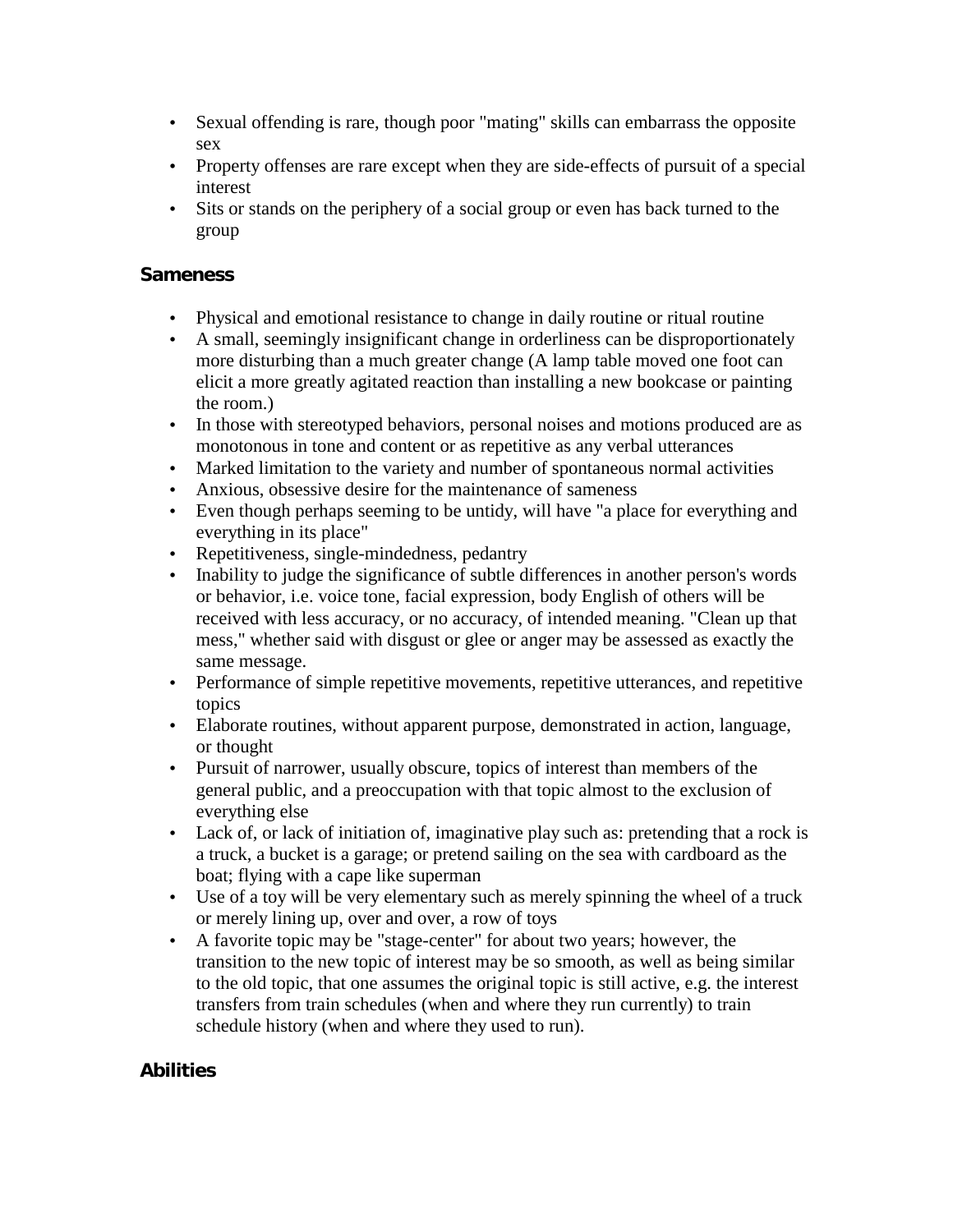- Area-scores on an IQ test vary dramatically
- may excel at block design + pattern puzzles
- Inconsistency of abilities: may, for instance, attain high scores and show excellent tactics in the game of "Scrabble", yet have a very poor level of spelling
- Will show increased adaptability and compensation for "shortcomings" with increasing age
- Astounding vocabulary at early age (of early speaking or reading children)
- May have excellent memory for events of several years before
- Short term moment-to-moment, hour-to-hour memory is usually poor.
- May have poor recall for names, places, faces (except in the case of the favorite topic)
- May have phenomenal rote memory for poems, names, product specifications, player statistics, etc.
- May have precise recollection of complex patterns and sequences
- Particular originality of thought and experience in narrow fields leading perhaps to exceptional achievement
- Not at all geared to learning from adults or teachers -- self-taught in nontraditional personalized ways
- Isolated, restricted, or circumscribed areas of interest
- Possible excellent ability for logical, abstract thinking
- May have good deductive reasoning
- Poor inductive reasoning
- Does not generalize well
- Poor abductive reasoning
- Original word and moniker creation (calling someone or some item by a movie character's name or by a made up name, etc.)
- Intellectual prowess with large and deep knowledge in narrow areas (e.g., W.W.II tanks, Italian Opera, dog breeds of England)
- Patchy patterns of intellectual achievement (e.g., Excellent reading and comprehension and vast factual knowledge and perhaps even a prolific writer, but, on the other hand, unaware of the difference between active and passive voice of verbs, or even unable to point out a verb in a sentence, or poor spelling and handwriting)
- More interested in the factual, statistical aspects of an endeavor, or topic, or book
- More interest in technology rather than people
- May spend long periods of time on computer, preferring to delve into its inner workings and file organization rather than do work required for school
- A lack of interest in typical fictional stories with real life characters, a plot, emotions, etc.
- May not do well at sports requiring excellent gross motor coordination such as baseball or football, but may do adequately well or excel in individual endurance sports such as running or swimming
- Prefers the computer, a book, or other inanimate learning tool over being with people and often is good at computer and reading
- Although some may have unusual or specific math abilities, generally will not do well in standard math classes.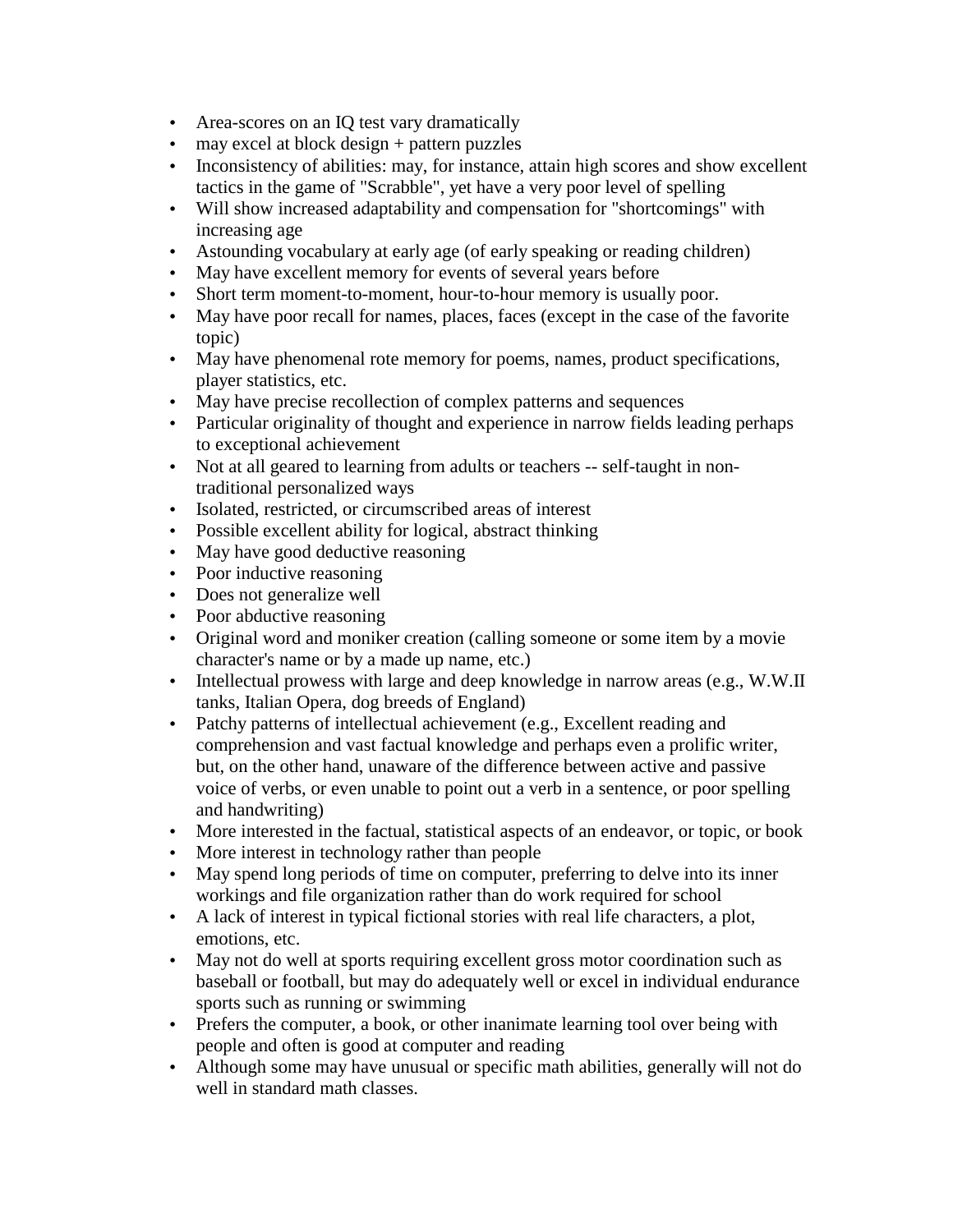- May have clumsy looking, large, and poorly formed handwriting and numerals
- Some may be good readers, yet poor spellers
- Four times as likely to be left handed as general population
- Higher incidence of ambidexterity

### **Communication**

- Somewhat naive, may be easily led astray or conned
- May not like to be touched, hugged, or even stood near
- May find bodily compression (prolonged bear hugs, lying down on them) to be soothing
- Impairment of ordinary two-way communication is always present
- Not on same "wave-length" as peers in any group activity
- Although not alone physically, is alone mentally
- May be quite takative to a captive audience, such as a store clerk
- Tends to accept the "literal" meaning of a communication rather than the figurative, e.g."Boy, did I have egg on my face yesterday," evokes a mental image of yellow yolk on the speaker's face. "He's a man of many hats," would be heard as meaning literally that the man must have dozens of hats when the true figurative intended meaning is that the man plays many roles in life: father, businessman, athlete, lay-preacher, and diplomat.
- Lack of, or misuse of, adequate common gestures, body language, and facial expression
- Will talk on a favorite subject, oblivious to the listener's lack of interest or waning interest
- Will guide, or abruptly switch, a conversation to favorite topic and proceed to dominate
- Gives matter-of-fact, honest, short answers with little or no elaboration
- An elaborate answer often assumes far too much priorly acquired knowledge within the listener (assumes the listener has as much or more expertise and "insider knowledge" as himself)
- Use of language may appear abnormal in context
- May be already thoroughly trained to look at the eyes of whoever is talking to them, but it does not come naturally and the eye contact will seem a bit unnatural or blank
- Some command over Instrumental Gestures, which are designed to get someone to do something immediately, e.g. 'Quiet' (finger to the lips), 'Look up' (point up with a finger), 'Come here' (swing bent arm toward one's chest or else index finger flexing motion)
- Seldom makes nor understands genuine and appropriate Expressive Gestures, which always contain emotional components, e.g. an offer of friendship (an outreached hand and smile), a threat (a clenched fist and frown), embarrassment (head lowered with eyes straight ahead with a weak smile or eyes lowered)
- Good comprehension of "Mechanical Stories" (balloon is let go, it floats toward tree, it bursts on a branch) and "Behavioral Stories" (child is given money, goes to store, buys candy, leaves store, eats candy)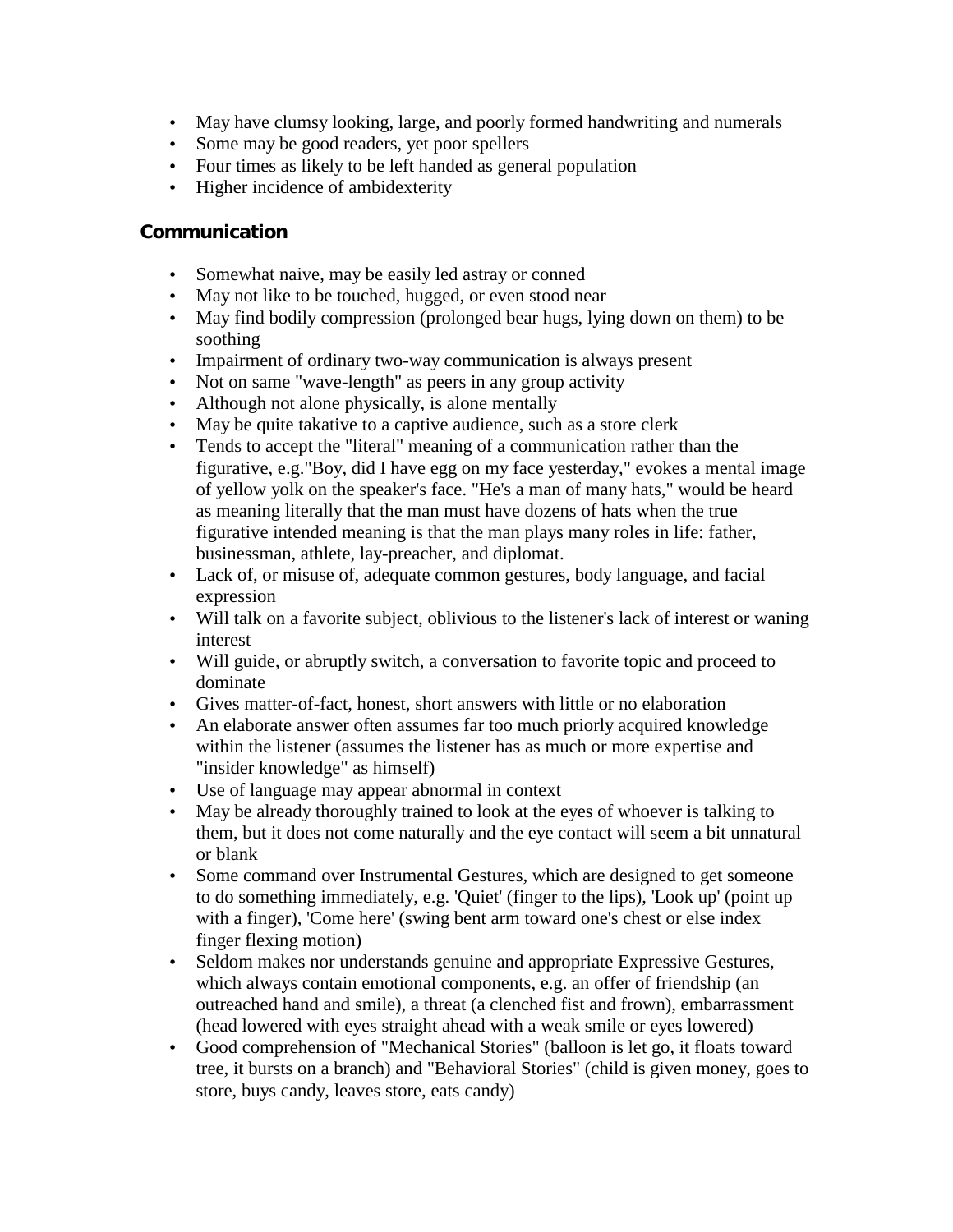- Poor comprehension of "Mentalistic Stories", where, to understand the real meaning of the story, it is important to comprehend the character's "state of mind", such as does an event or condition in the story make the character be happy, sad, surprised, melancoly, indignant, etc. and how would that emotional reaction effect the "texture" or the outcome of the story
- Prefers to be alone, but can maintain a relationship with caregiver

## **Odd usage of language**

- A more literal interpretation of questioning: e.g., if asked "Do you read? (for fun)" elicits a response of "Yes. (meaning, literally, the ability to read)" or "Do you read magazines?" elicits "No" even though hours per day may be spend "looking" at magazines (not actually literally "reading" them)
- Lack of meaningful, two-way communication despite having adequate speech or even being talkative
- May be aloof, or else have pestering or obnoxious talk, or else odd talk
- May be verbally passive and compliant
- Gives a "correct" and very literal, but not very relevant, answer to a question, e.g. 'Can you pass the salt?', 'Yes' (But with no concept of actually passing it)
- Will seem to lack common sense
- Questions requiring precise information on a favorite topic are answered faultlessly with elaboration
- May use (or misuse) rare or pedantic words when listener expects or needs the simple version
- May use the less common or British pronunciation of a word, or else purposefully shift the accentuation, or else a sound within a word, e.g. infatuation becomes inflatuation
- May use the uncommon or British word choice, e.g. "W.C." for toilet, yet be repelled by the not so uncommon American (naval) usage of "head"
- May casually and stubbornly use the less common Celsius, metric system, or 24 hour clock
- In highly verbal persons, correct usage of pronouns does not guarantee adequate comprehension when they hear others speak using pronouns
- May use pronouns without having established an antecedent; it sounds like logical English, but the listener has no idea what subject is being spoken about
- Idiosyncratic language, e.g. women are "lassies", or saucepan is a "water boiling unit"
- Delay in language development, late talker, or curious, atypical development of speech
- May be so eloquently talkative as a toddler that it attracts widespread attention in public
- Eloquent speech, fine use of language, excellent vocabulary, humor, etc. may on closer appraisal be seen to be pedantry or "little professor" lecturing and not true, person-to-person communication

## **Appearance**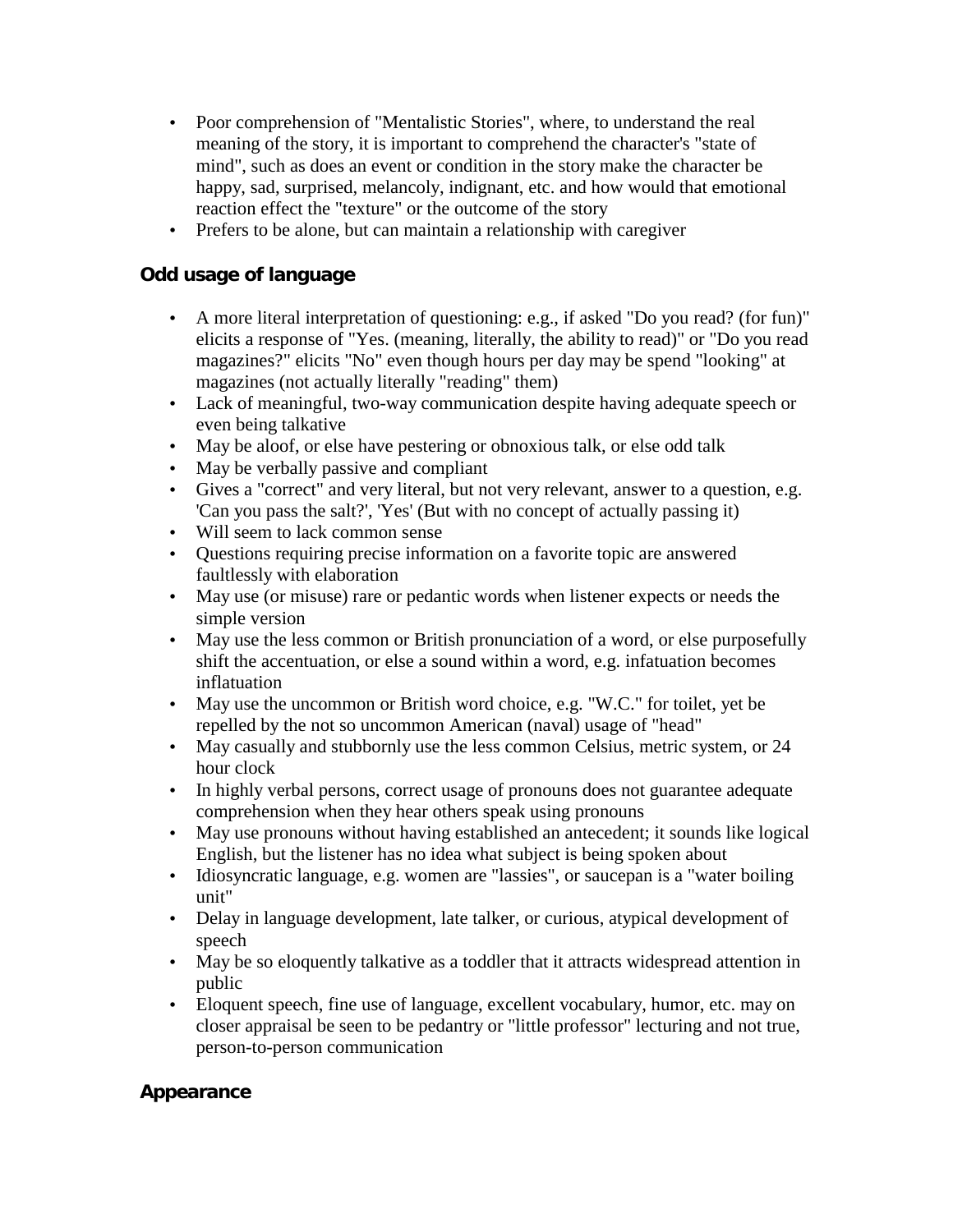- Most often handsome to average in appearance
- Usually quiet-spoken, polite, genteel
- Adequate grooming may deteriorate when not monitored
- Clothing choice may seem odd-ball, mismatched, shabby or inappropriate if not monitored
- A characteristic peculiarity of gaze: somewhat blank stare, or looking-throughyou
- Sometimes a lack of eye contact or predominantly peripheral viewing
- May have one eye noticeably weaker, perhaps even crossed
- Seems to take in things with short peripheral glances
- Body English may say to others that the person is being sneaky, or sly, or secretive or aloof.
- Poverty of facial expression and gestures
- More negative facial expressions than warranted, or blank, or odd mixtures of both negative and positive facial components
- Stereotypic movements that don't express meaning
- Fungus growth under fingernails or toenails, or unnoticeable fungus (yeast) on scalp, or in the intestines or vagina, etc.
- Follows own impulses regardless of the demands of the environment or social situation
- May exhibit clumsiness in gross motor skills, while seemingly dexterous with fine motor tasks like the ability to balance objects
- Tends to express no attitude toward own accomplishments or own failures
- May abruptly end a conversation by merely turning away, walking away, or saying "Work time", "Play time", "Good-bye", "Got to Go" etc. in a matter-of-fact way
- Echolalia, which is the repeating back of another's words, be it from TV or a book or a friend, e.g. "How are you doing?" response: "How are you doing?"
- Echolalia may take the form of pedantry or "little professor" lectures on the favorite topic giving the impression in the very young of precociousness or genius
- Mood may evolve with passage of years, for example, from attempts at socializing, especially during teen years, to a more aloof attitude when no longer forced into social settings
- May become the "class clown" in an effort to socialize, being somewhat oblivious to the reactions or feelings of others
- May dress, talk, or act in socially inappropriate ways in an effort to attract friends and attain "normal" socializing
- Idiosyncratic (not used by average people) body and hand gestures
- May mimic the other persons facial expressions and body English during a conversation, but the mimicry is devoid of any real connection to his own side of the conversation
- both long and short lapses into silence
- Possess few facial expressions with slightly more negative expressions on face as well as often incongruous mismatches of part negative and part positive facial expression
- Sometimes monotone or contextually monotonous speech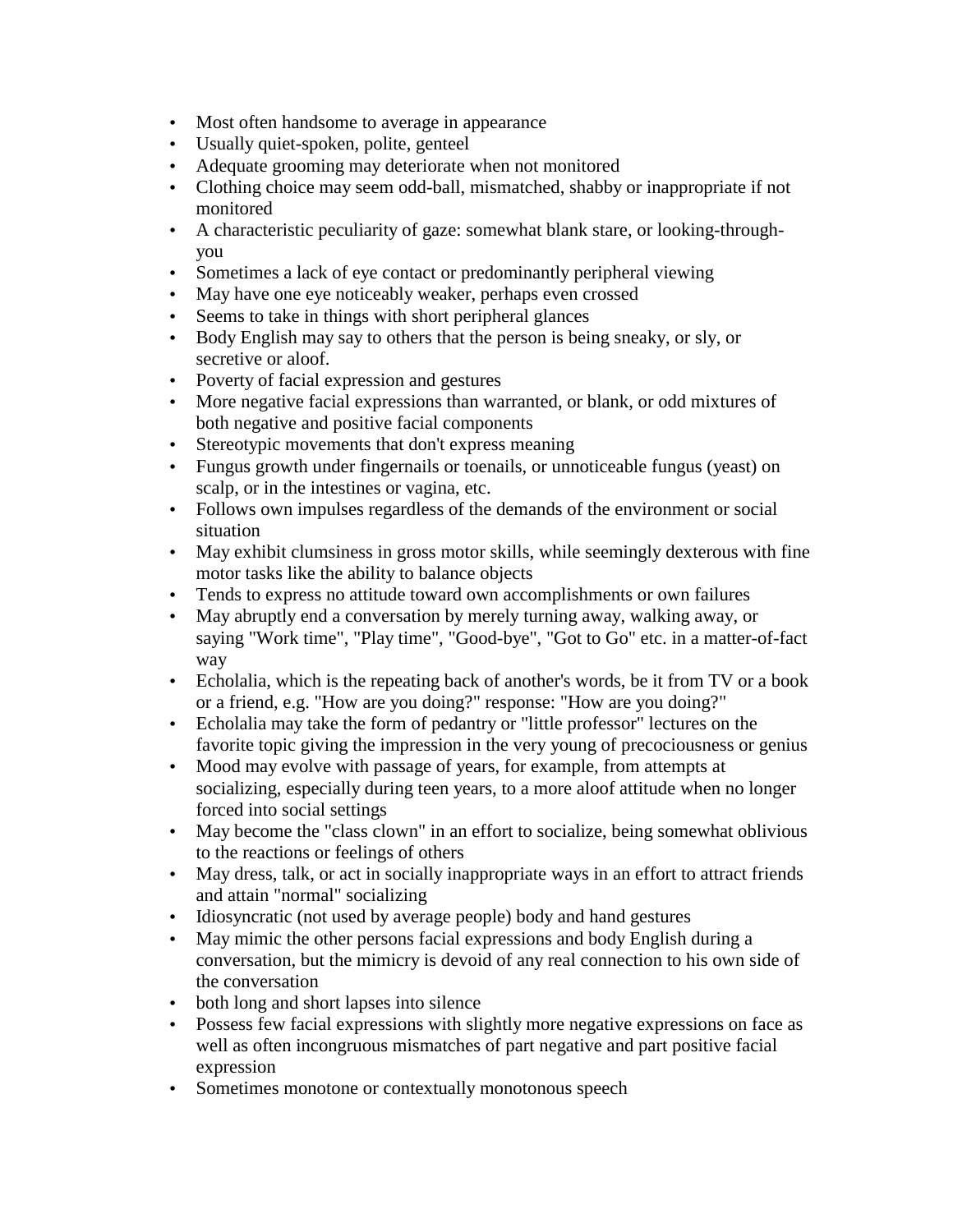- Uses narrower range of speaking tones, as well as fewer tones (3), than normal  $({\sim}5)$
- Stiff or wooden body posture
- When young, the "feel" of the child sitting on your lap may be different from the "feel" of other children, i.e. somewhat listless, heavy, like a sack of potatoes, not cuddly
- Seldom points out objects to others in order to share attention of that object with the other person
- Does not necessarily avoid social stimuli and formal or informal invitations to participate
- Does make attachments to parents and others
- A tendency to assume that others know exactly what they themselves know
- Good control of conventional logic
- Tendency to avoid fiction reading in preference for non-fiction, especially lists and facts such as found in almanacs or perhaps technology, such as computers
- Can be a good conversationalist, but inevitably hogs the conversation with little aptitude for conversational give and take
- Cannot discuss complex associations, or social relationships, between two or more people
- May exhibit tics, such as muscular jerks, verbal grunts, spontaneous utterance of a word or phrase

## **The Five Senses**

- Either hyposensitivity or hypersensitivity may be present for any one specific sense and may reverse briefly or permanently
- May prefer the roughness of wool clothing and blankets or, on the other hand, may insist on only smooth, wrinkle-free, seam-free, slick, smooth clothing and sheets
- May prefer very spicy food, perhaps going heavy on mustard, catsup, vinegar, pepper, hot sauce, etc. or, on the other hand, may only be able to eat the blandest of food
- May overdress or, on the other hand, underdress for the current temperature
- Most will recoil from the touch of a person's hand, especially from behind or when unexpected
- Most will be sensitive to glaring lights, bright sun, bright overcast sky
- Most will be sensitive to loud noise, especially sudden, and certain tones may be more irritating than other tones
- Some may appreciate certain varieties of music, yet consider other music mere noise
- May be somewhat insensitive to the pain of injuries like cuts, scrapes, bruises, bumps
- May withstand thirst and hunger and tiredness without complaint
- May not complain when sick in general, be it a fever, upset stomach, etc.
- May be very leary of carnival rides, playground equipment, balls
- May have eyesight perception problems